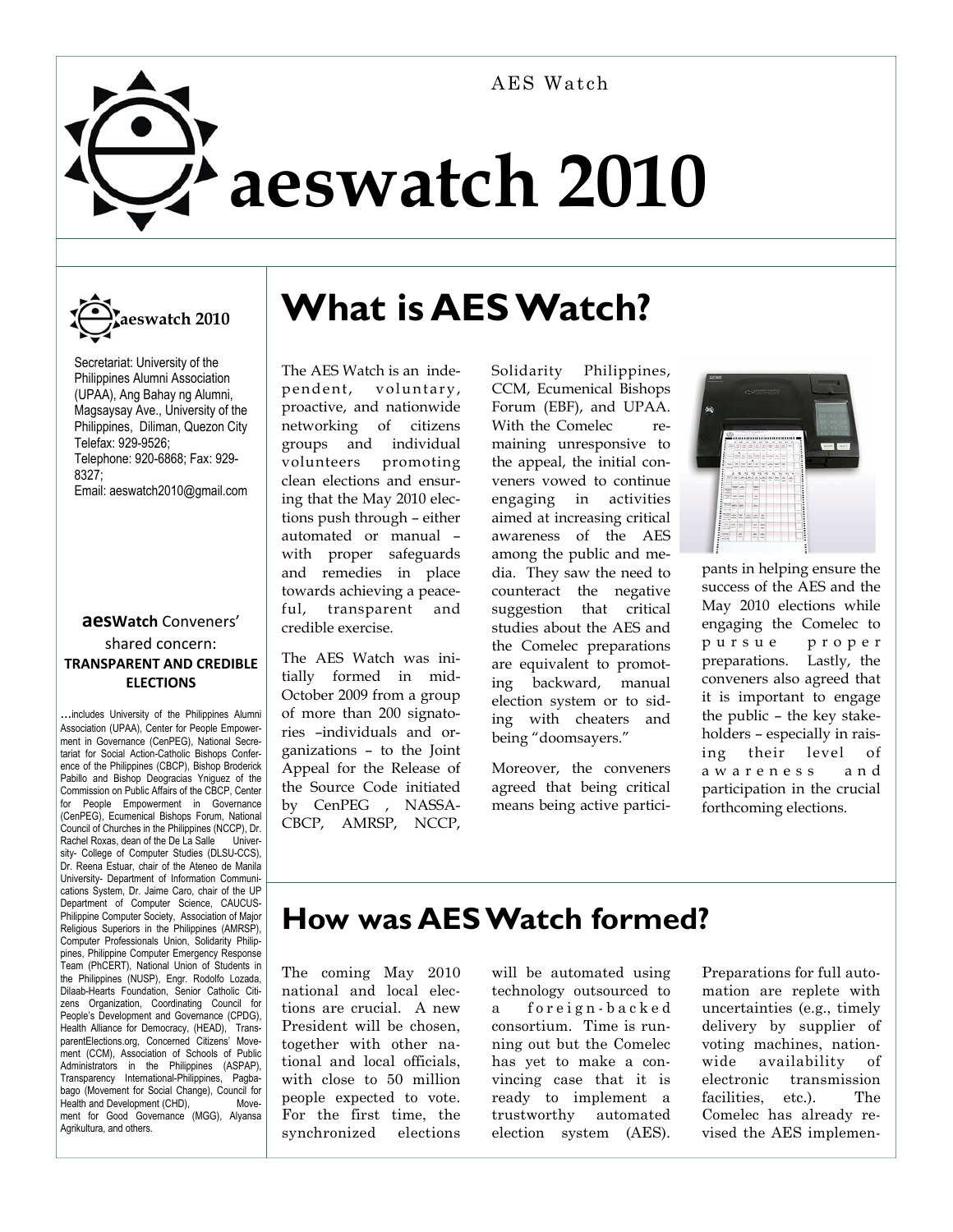tation timetable six times to accommodate delays and constant changes in schedules.

Studies by advocacy groups have found the AES to suffer from technical vulnerabilities such as those related to verifiability of voting results, security of electronic transmission, etc. Safeguards against these vulnerabilities must be put in place to deter internal rigging, but the plans of Comelec in this regard remain unclear. The possibility of electronic fraud, if not satisfactorily addressed, is a serious concern as cheating machineries are getting honed while majority of the Filipino voters have yet to fully comprehend the workings of the AES and their implications on voters' rights.

Apprehensive about the contingen-

cies faced by the AES, many concerned citizens and advocacy groups have taken separate initia-

and remedies, and/or offered alternative systems, with the common aim of getting the needed remedial or corrective measures instituted, but to no avail. Some have also asked the Comelec to be forthright in disclosing the true state of its preparedness for the AES. Already, reports from the ground show that most likely

tives to engage the C o m e l e c . Individually, they have shared critical findings of studies on the AES, called and lobbied for safeguards

*"...there is a need to organize a more vigilant and broader coalition of citizens groups and individual volunteers critically looking at the AES preparations, so as to have stronger voice through unified action and public support…"*

elections cannot be fully-automated and that manual voting will still take place in many parts of the country.

> Under the circumstances. there is a need to organize a more vigilant and broader coalition of citizens groups and

individual volunteers critically looking at the AES preparations, so as to have stronger voice through unified action and public support, in engaging the Comelec. The Comelec must institute the necessary measures, including appropriate contingency plans, to ensure peaceful, clean, and credible elections come May 2010.

#### **Who are the members of AES Watch?**

The AES Watch, as formed, is multi-sectoral. It welcomes the participation of groups and individuals from key sectors who subscribe to clean and transparent elections and are keen to be involved in monitoring the preparations for and conduct of the AES. The AES Watch is open to the ecumenical community, human rights groups, lawyers, academics and youth-students, various

professionals most especially IT practitioners, business, media, and other basic sectors working in the grassroots communities.

The AES Watch will liaise with pollaccredited groups like PPCRV, as well as with NAMFREL and other national and international observers' missions that will be deployed during the elections. Networking will extend to political parties and other cause-oriented organizations that promote transparent and credible elections.

#### **What is its advocacy?**

The AES Watch will engage the Comelec on issues related to the readiness and trustworthiness of the AES. It will

1. Urge Comelec to defining the parameters of its readiness for the automated elections, hybrid or partial automation, and/or manual elections in the country: How many will be fully automated? How many will go partial? How many will go manual?

2. Propose appropriate mechanisms and actions for, as well as participate in any way possible, in addressing problems and gaps in the AES preparations;

3. Help come up with clear guidelines as well as practical application of an appropriate adjudication process

according to the design of the election system;

4. Ensure safeguards and remedial measures on the identified vulnerabilities and critical areas to raise the level of trustworthiness and credibility of the AES and/or ensure that elections push through in May 2010 whatever the problems are.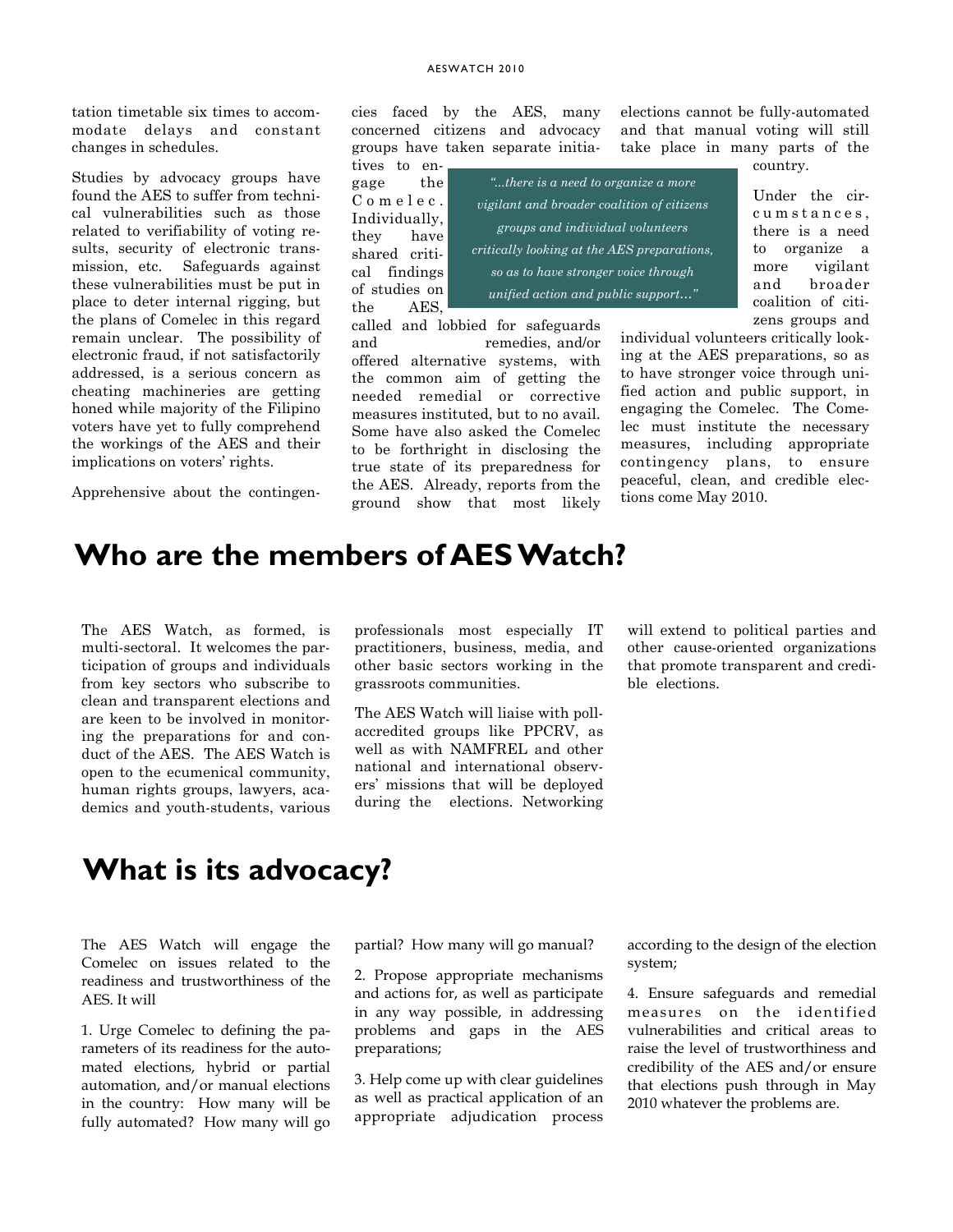While respecting unified stand on common concerns under the AES Watch, individual members and groups may continue engaging respectively on their own as individual organizations or in tandem with other groups with the Comelec on pertinent issues.

More intensively, the AES Watch will pursue public advocacy with regard to the major issues of poll automation and management with the objective of raising public awareness on the criticalness of the automated election as well as participate in ensuring mechanisms and transparent, and credible elections. Various forms of advocacy will be used, including:

1. statements, letters, paid ads, petitions, press releases, position papers

2. participation in JCOC hearings, interventions, dialogues, and consultations with Comelec and concerned stakeholders

3. forums, symposia, roundtable discussions, conferences and the like

4. media and press dialogues, conference;

conference;

*"The right to vote is exercised not only on Election Day"* 

5. website for education and other exchange of information

6. preparation and dissemination of voters education and poll watchers guides in support of all other voters education and poll watch trainings

#### **AES WATCH PRINCIPLES OF UNITY**

The following principles will serve as the basis of unity and action of the AES Watch:

**1. Election and the right to vote are a sovereign right**. Election is a public, political, and democratic exercise that expresses the people's free, sovereign, and political will to choose the government that will represent their rights and aspirations as a nation and as a people. It is a means toward making democracy work and making public governance solely as a public service and for public interest with accountability.

**2. Secret voting and public/transparent counting.** Election and all its instruments – including poll automation - must guarantee the democratic principle of secret voting and public/transparent counting.

Guided by the right to public information, the people have the right to vote in secrecy as well as the right to know how votes are verified and

counted and that results truly express their free and sovereign will.

**3. Right to know.** The right to vote is exercised not only on

Election Day. The right to vote includes the right to know how an election system such as the AES works, including its source code, secret and public keys, and all other major features and vulnerabilities. It is the people's right to know critically whether poll automation will ensure clean, transparent, and credible elections so they will be able to safeguard their votes and make sure their vote counts.

**4. Clean and credible election.** An election can be clean and credible only in the absence of all types of fraud, such as tampered voters' regis-

> tration, vote buying, internal rigging and hacking, *dagdag-bawas* (vote padding- and shaving), intimidation and militarization, and so on.

**5. Accountability.** Those responsible for negligence and mismanagement of the election, fraud, deliberate voters' disenfranchisement, partisan politics of government agencies, and all other attempts at manipulating the election must be held liable and accountable in accordance with current election laws.